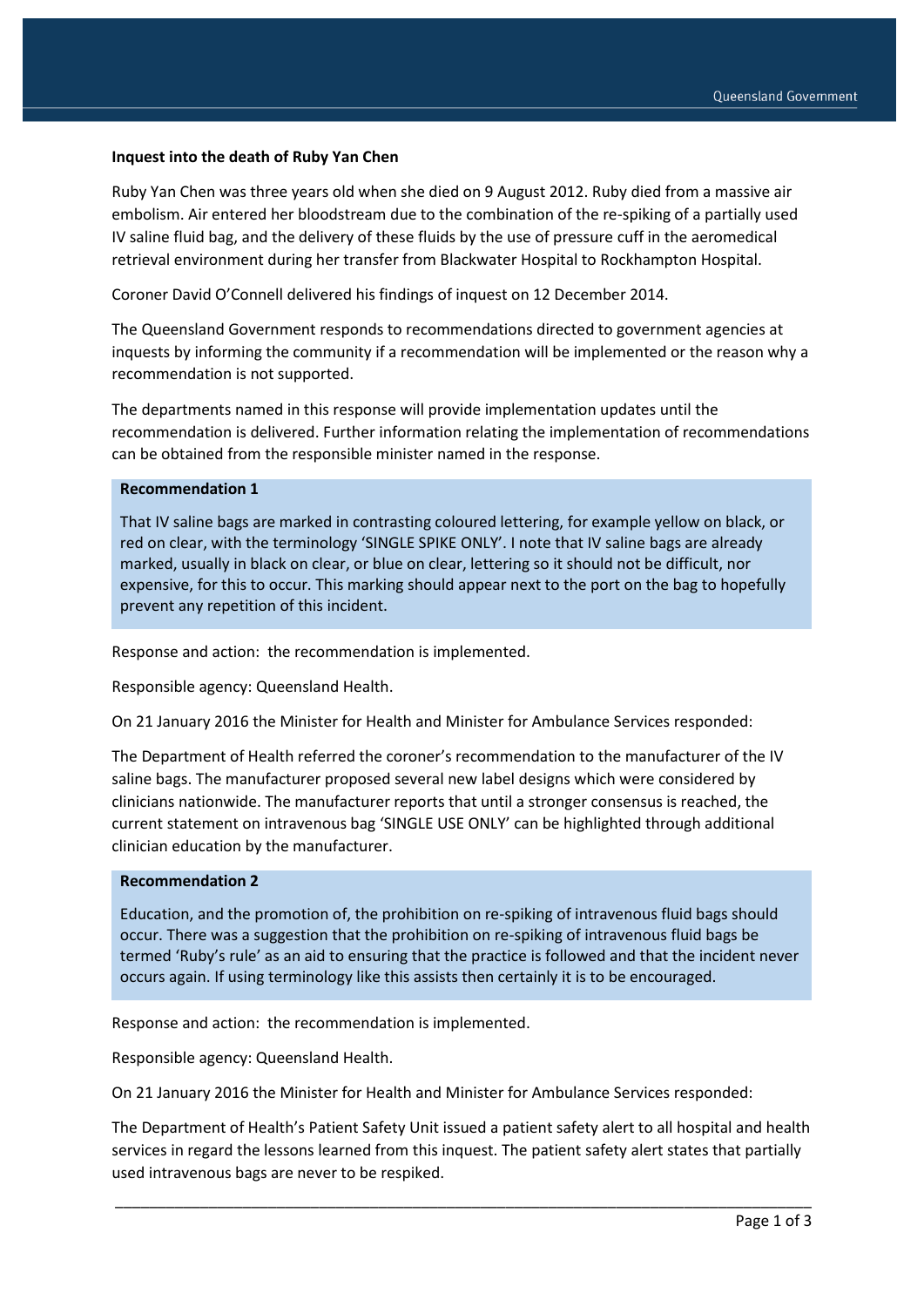# **Recommendation 3**

The Queensland Ambulance Service should implement their new clinical practice guideline which they have developed in relation to the priming of giving sets (which I note they had already developed ready for implementation between this incident occurring and the inquest being heard). It is to their credit that they have acted proactively.

Response and action: the recommendation is implemented.

Responsible agency: Queensland Health.

On 21 January 2016 the Minister for Health and Minister for Ambulance Services responded:

The Queensland Ambulance Service addressed this recommendation through a new clinical practice procedure: the priming of an Alaris<sup>TM</sup> giving set, and the release of a clinical quality and safety communiqué discussing the new clinical practice procedure and Ruby's rule' (NEVER re-spike a partially used intravenous fluid bag). These documents were released under a Queensland Ambulance Service local ambulance service network directive in February 2015.

## **Recommendation 4**

That aeromedical retrieval services investigate whether it is feasible, and practical, to eliminate the use of opaque pressure cuffs which conceal the fluid level in IV bags. Dependent upon operational requirements, infusion pumps with their system of alarms and safeguards, are the preferable system but there are a number of factors to be investigated to determine if it is feasible to be used. Six months is a sufficient time frame for infusion pumps in the aero-medical environment to be investigated and a decision made.

Response and action: the recommendation is implemented.

Responsible agency: Queensland Health.

On 21 January 2016 the Minister for Health and Minister for Ambulance Services responded:

Care Flight Retrieval Medicine and Royal Flying Doctor Service (RFDS) confirm they are phasing out opaque pressure bags and will commence replacement with clear pressure bags.

Infusion pumps are already routinely used on fixed-wing aeromedical transfers for the infusion of intravenous fluids. The implementation of infusion pumps on helicopters is currently being evaluated to identify issues in this environment, for example, additional vibration, frequent false alarm activation, space and weight restrictions on rotary wing platforms. Consideration will also be given to the compatibility of infusion pumps already in use in fixed-wing platforms and hospitals to ensure consistency of training and improve the clinical handover of patients.

The evaluation of the feasibility of infusion pumps in the rotary wing aeromedical environment is being conducted by a working group that will report to the Retrieval Services Queensland statewide integrated governance committee by mid-2015.

\_\_\_\_\_\_\_\_\_\_\_\_\_\_\_\_\_\_\_\_\_\_\_\_\_\_\_\_\_\_\_\_\_\_\_\_\_\_\_\_\_\_\_\_\_\_\_\_\_\_\_\_\_\_\_\_\_\_\_\_\_\_\_\_\_\_\_\_\_\_\_\_\_\_\_\_\_\_\_\_\_\_

## **On 10 May 2016 the Minister for Health and Minister for Ambulance Services responded:**